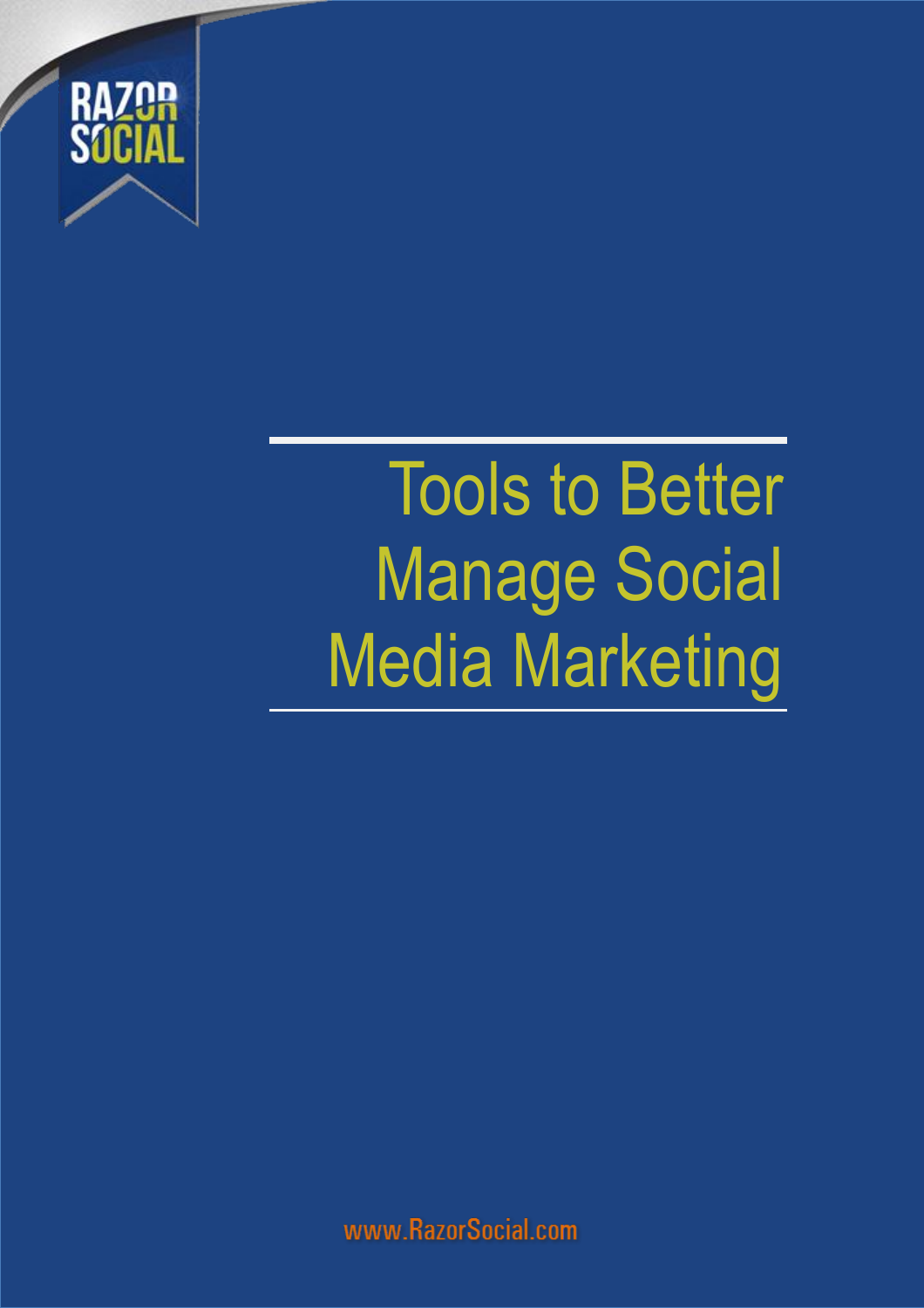

| <b>TOOL TO USE</b>        | WHY?                                                                                                    |
|---------------------------|---------------------------------------------------------------------------------------------------------|
| www.tacticscloud.com      | Find people to follow on Twitter and<br>create a twitter list                                           |
| www.leadsocial.com        | Target engaged fans and measure ROI                                                                     |
| www.getlittlebird.com     | Target the right influencers                                                                            |
| www.grouphigh.com         | Target bloggers                                                                                         |
| www.pikochart.com         | Create your own infographics                                                                            |
| www.topsy.com             | Find the most linked content                                                                            |
| smo.knowem.com            | Find out if your site is optimized for<br>social media sites                                            |
| www.opensiteexplorer.org  | Find out your domain and page<br>authority                                                              |
| Moz.com/tools/seo-toolbar | Find out domain and page authority of<br>sites as you search through Google                             |
| www.semrush.com           | Find out what your competitor is<br>ranking on                                                          |
| www.optinmonster.com      | Convert more visitors with a popup that<br>can be set only to appear when visitors<br>are about to exit |
| www.ontraport.com         |                                                                                                         |
| www.marketo.com           | Marketing automation tools - manage                                                                     |
| www.infusionsoft.com      | your contacts, selling and marketing at<br>one place.                                                   |
| www.hubspot.com           |                                                                                                         |